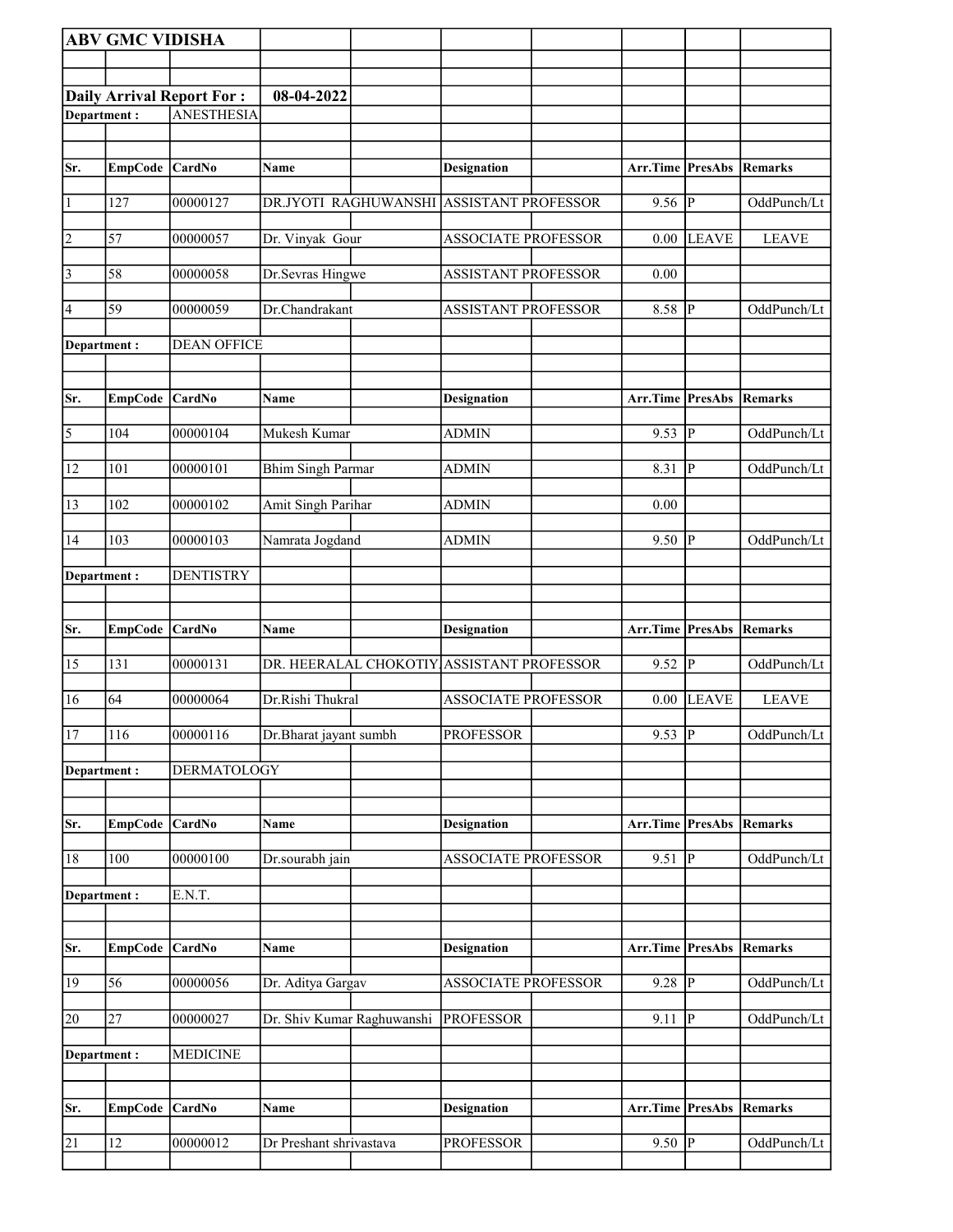| 22              | 30              | 00000030                 | Dr. Sandeep Aharwar                      | <b>ASSOCIATE PROFESSOR</b> | $9.52 \overline{P}$ |                | OddPunch/Lt    |
|-----------------|-----------------|--------------------------|------------------------------------------|----------------------------|---------------------|----------------|----------------|
| $\overline{23}$ | 129             | 00000129                 | Dr. Mahendra pratap Singh                | <b>ASSISTANT PROFESSOR</b> | 8.52                | $\overline{P}$ | OddPunch/Lt    |
| 24              | 23              | 00000023                 | Dr. Arvind Chouhan                       | <b>ASSOCIATE PROFESSOR</b> | 0.00                |                |                |
| $\overline{25}$ | 50              | 00000050                 | Dr.vinod Dangi                           | <b>ASSISTANT PROFESSOR</b> | $8.25$ P            |                | OddPunch       |
| Department:     |                 | <b>OBST. &amp; GYNEE</b> |                                          |                            |                     |                |                |
|                 |                 |                          |                                          |                            |                     |                |                |
| Sr.             | <b>EmpCode</b>  | <b>CardNo</b>            | <b>Name</b>                              | <b>Designation</b>         | Arr.Time PresAbs    |                | Remarks        |
| 26              | 96              | 00000096                 | DR. Sudha Chourasia                      | <b>PROFESSOR</b>           | $10.14$ P           |                | OddPunch/Lt    |
| $\overline{27}$ | 42              | 00000042                 | Dr. Mridula singh                        | ASSISTANT PROFESSOR        | 0.00                | <b>LEAVE</b>   | <b>LEAVE</b>   |
| 28              | 41              | 00000041                 | Dr.Aarti sharma                          | <b>ASSOCIATE PROFESSOR</b> | 0.00                |                |                |
| Department:     |                 | OPHTHALMOLOGY            |                                          |                            |                     |                |                |
|                 |                 |                          |                                          |                            |                     |                |                |
| Sr.             | <b>EmpCode</b>  | <b>CardNo</b>            | Name                                     | <b>Designation</b>         | Arr.Time PresAbs    |                | Remarks        |
| 29              | 121             | 00000121                 | Dr.Nikhila Yadav                         | <b>ASSISTANT PROFESSOR</b> | $9.15 \overline{P}$ |                | OddPunch/Lt    |
| $\overline{30}$ | 120             | 00000120                 | Dr. Shivcharan Lal Chadravansh PROFESSOR |                            | $9.32$ P            |                | OddPunch/Lt    |
| 31              | 46              | 00000046                 | Dr. Sapna Raghuwanshi                    | <b>ASSOCIATE PROFESSOR</b> | 0.00                | <b>LEAVE</b>   | <b>LEAVE</b>   |
| Department:     |                 | <b>ORTHOPEDICS</b>       |                                          |                            |                     |                |                |
|                 |                 |                          |                                          |                            |                     |                |                |
|                 |                 |                          |                                          |                            |                     |                |                |
| Sr.             | <b>EmpCode</b>  | CardNo                   | Name                                     | <b>Designation</b>         | Arr.Time PresAbs    |                | <b>Remarks</b> |
| $\overline{32}$ | 123             | 00000123                 | Dr. Vipin kumar Mishraa                  | <b>ASSISTANT PROFESSOR</b> | 9.41                | lР             | OddPunch/Lt    |
| $\overline{33}$ | 124             | 00000124                 | Dr.Sunil Kirar                           | <b>ASSISTANT PROFESSOR</b> | 8.12 $\boxed{P}$    |                | OddPunch       |
| $\overline{34}$ | $\overline{55}$ | 00000055                 | Dr. Sanjay Upadhya                       | <b>ASSOCIATE PROFESSOR</b> | $9.46$ P            |                | OddPunch/Lt    |
| $\overline{35}$ | 20              | 00000020                 | Dr. Sanat Singh                          | <b>ASSOCIATE PROFESSOR</b> | $9.38$ P            |                | Lt/Erl         |
| 36              | 10              | 00000010                 | Dr Atul varshney                         | <b>PROFESSOR</b>           | 9.55  P             |                | OddPunch/Lt    |
| Department:     |                 | <b>PEADITRICS</b>        |                                          |                            |                     |                |                |
|                 |                 |                          |                                          |                            |                     |                |                |
| Sr.             | <b>EmpCode</b>  | CardNo                   | Name                                     | <b>Designation</b>         | Arr.Time            | PresAbs        | <b>Remarks</b> |
| $\overline{37}$ | 61              | 00000061                 | Dr.Deepak K. Uikey                       | <b>ASSOCIATE PROFESSOR</b> | $9.30$ P            |                | OddPunch/Lt    |
| 38              | 19              | 00000019                 | Dr. D Sharad Gedam                       | <b>ASSOCIATE PROFESSOR</b> | $9.55$ P            |                | OddPunch/Lt    |
| 39              | 9               | 00000009                 | Dr Neeti agarawal                        | <b>PROFESSOR</b>           | 0.00                | <b>LEAVE</b>   | <b>LEAVE</b>   |
| 40              | 44              | 00000044                 | Dr. Priya Gogia                          | <b>ASSISTANT PROFESSOR</b> | 0.00                |                |                |
| 41              | 60              | 00000060                 | Dr.Shiv R.k. Dubey                       | ASSISTANT PROFESSOR        | 0.00                |                |                |
| Department :    |                 | <b>PSYCHIATRY</b>        |                                          |                            |                     |                |                |
|                 |                 |                          |                                          |                            |                     |                |                |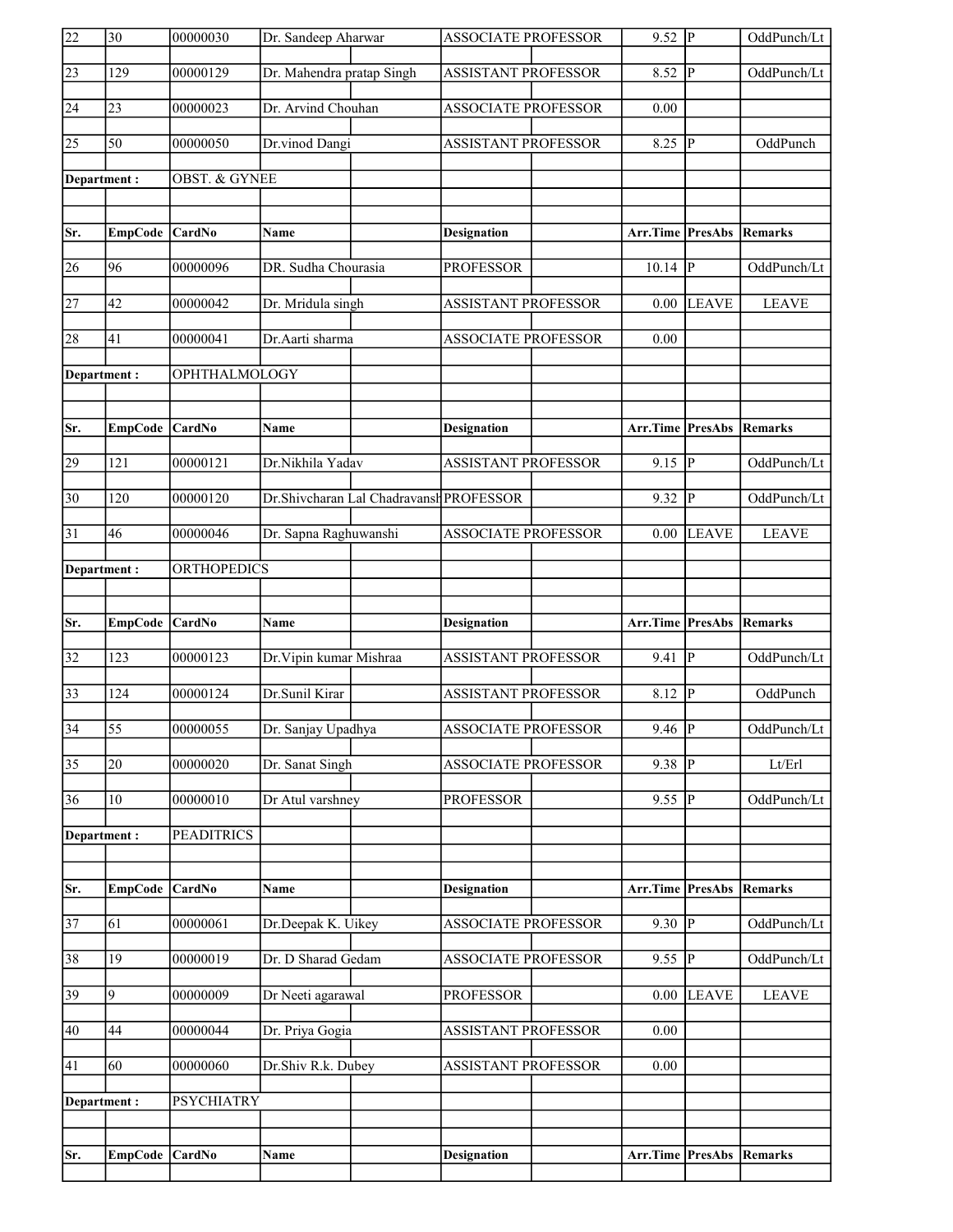| $\overline{42}$ | 65              | 00000065              | Dr Naresh solanki<br><b>ASSISTANT PROFESSOR</b> |  | $10.00$ P                  |  | OddPunch/Lt         |              |                |
|-----------------|-----------------|-----------------------|-------------------------------------------------|--|----------------------------|--|---------------------|--------------|----------------|
|                 | Department:     | <b>RADIODIAGNOSIS</b> |                                                 |  |                            |  |                     |              |                |
|                 |                 |                       |                                                 |  |                            |  |                     |              |                |
| Sr.             | <b>EmpCode</b>  | <b>CardNo</b>         | Name                                            |  | <b>Designation</b>         |  | Arr.Time PresAbs    |              | Remarks        |
| 43              | 109             | 00000109              | Dr.Rahil kumar Sharma                           |  | <b>ASSISTANT PROFESSOR</b> |  | $9.53 \overline{P}$ |              | OddPunch/Lt    |
|                 | Department:     | <b>SURGERY</b>        |                                                 |  |                            |  |                     |              |                |
| Sr.             | <b>EmpCode</b>  | <b>CardNo</b>         | Name                                            |  | <b>Designation</b>         |  | Arr.Time PresAbs    |              | Remarks        |
| 44              | 67              | 00000067              | Dr. Kamlesh Singh Mourya                        |  | <b>ASSISTANT PROFESSOR</b> |  | 0.00                |              |                |
| 45              | 66              | 00000066              | Dr. sandeep K. Arihwar                          |  | <b>ASSISTANT PROFESSOR</b> |  | $8.54$ P            |              | OddPunch/Lt    |
| 46              | 107             | 00000107              | Dr.Ishant kumar Chourasia                       |  | <b>ASSOCIATE PROFESSOR</b> |  | 7.47                | $ {\bf P} $  | OddPunch       |
| 47              | 117             | 00000117              | Dr.Arvind Diwakaer                              |  | <b>ASSOCIATE PROFESSOR</b> |  | 9.40                | P            | OddPunch/Lt    |
| 48              | 132             | 00000132              | DR.AKASH JAIN                                   |  | <b>ASSISTANT PROFESSOR</b> |  | 0.00                |              |                |
| 49              | 26              | 00000026              | Dr. Pradeep BalmikI                             |  | <b>ASSOCIATE PROFESSOR</b> |  | 9.45  P             |              | OddPunch/Lt    |
| 50              | $\overline{21}$ | 00000021              | Dr. Raj Kishor Singh                            |  | <b>ASSOCIATE PROFESSOR</b> |  | 0.00                | <b>LEAVE</b> | <b>LEAVE</b>   |
| 51              | 11              | 00000011              | Dr Dharmdas paramhans                           |  | <b>PROFESSOR</b>           |  | 0.00                | <b>OD</b>    | <b>OD</b>      |
|                 | Department:     | T.B. & CHEST          |                                                 |  |                            |  |                     |              |                |
| Sr.             | <b>EmpCode</b>  | CardNo                | Name                                            |  | <b>Designation</b>         |  | Arr.Time PresAbs    |              | <b>Remarks</b> |
|                 |                 |                       |                                                 |  |                            |  |                     |              |                |
| $\overline{52}$ | 122             | 00000122              | Dr.Ratan kumar                                  |  | <b>PROFESSOR</b>           |  | $9.54$ P            |              | OddPunch/Lt    |
| $\overline{53}$ | 62              | 00000062              | Dr.Ajay Upadhyay                                |  | <b>ASSISTANT PROFESSOR</b> |  | $9.30$ P            |              | OddPunch/Lt    |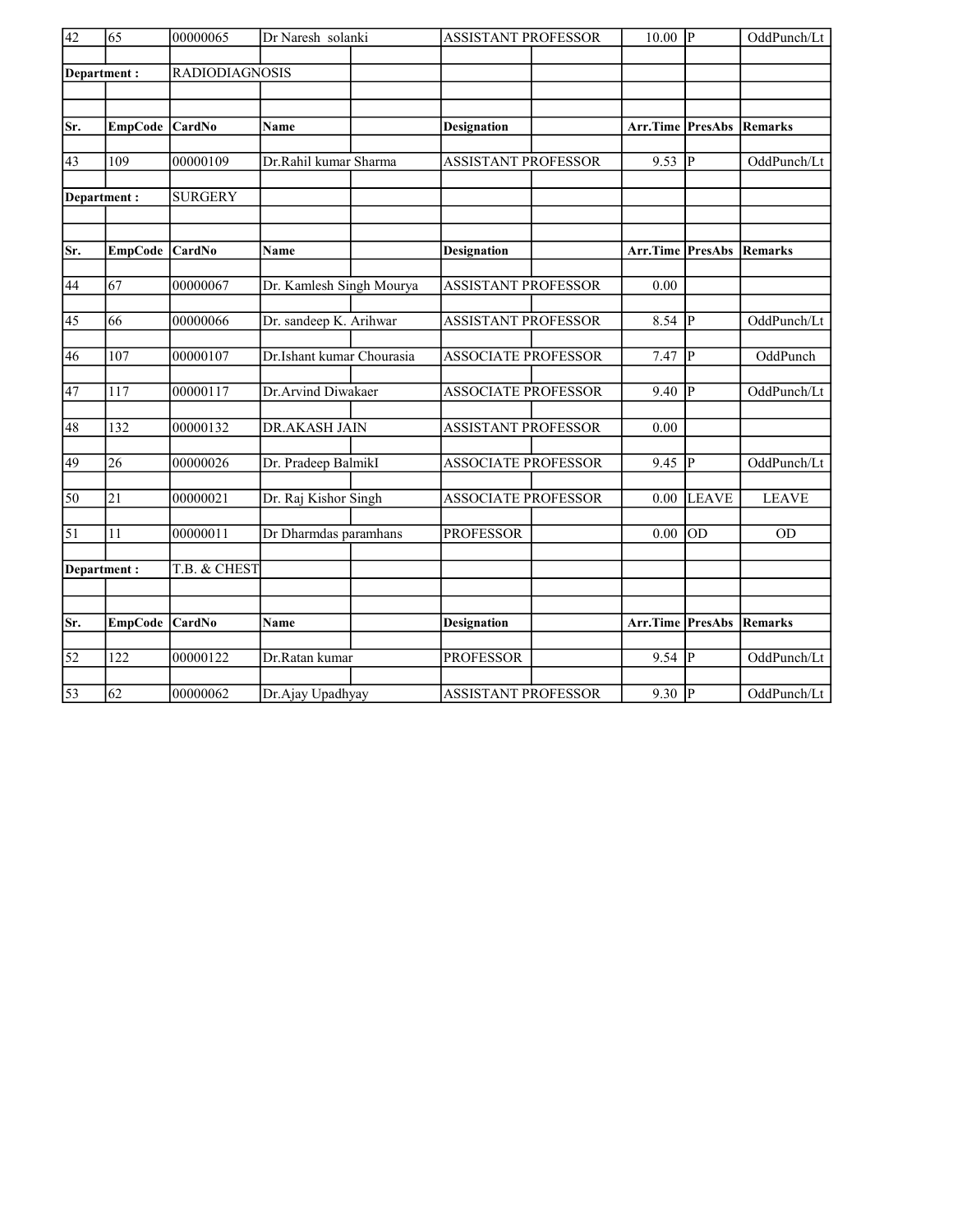|                         | <b>ABV GMC VIDISHA</b> |                                  |                            |                            |          |                        |              |
|-------------------------|------------------------|----------------------------------|----------------------------|----------------------------|----------|------------------------|--------------|
|                         |                        |                                  |                            |                            |          |                        |              |
|                         |                        | <b>Daily Arrival Report For:</b> | 08-04-2022                 |                            |          |                        |              |
| Department:             |                        | <b>ANATOMY</b>                   |                            |                            |          |                        |              |
|                         |                        |                                  |                            |                            |          |                        |              |
| Sr.                     | EmpCode CardNo         |                                  | Name                       | <b>Designation</b>         | Arr.Time | PresAbs                | Remarks      |
|                         |                        |                                  |                            |                            |          |                        |              |
| $\vert$ 1               | 76                     | 00000076                         | Dr. Sujata Netam           | <b>DEMONSTRATOR</b>        | 9.40     | P                      | OddPunch/Lt  |
| $\overline{2}$          | 111                    | 00000111                         | DR. OM PRAKASH GAUR        | <b>DEMONSTRATOR</b>        | 9.13     | P                      | OddPunch/Lt  |
| $\overline{\mathbf{3}}$ | 49                     | 00000049                         | Dr. Harsh Kumar Chawre     | <b>ASSISTANT PROFESSOR</b> | 0.00     |                        |              |
| $\vert 4 \vert$         | 1                      | 00000001                         | DR. RASHMI DEOPUJARI       | <b>PROFESSOR</b>           | 9.58     | $\mathbf{P}$           | OddPunch/Lt  |
| $\overline{5}$          | 31                     | 00000031                         | Dr. Manisha Vijaywargiya   | <b>ASSISTANT PROFESSOR</b> | 9.51     | $\mathbf{P}$           | OddPunch/Lt  |
| 6                       | 14                     | 00000014                         | Dr. Naina Wakode           | <b>ASSOCIATE PROFESSOR</b> | 0.00     |                        |              |
| 7                       | 75                     | 00000075                         | Dr Garima pardhi           | <b>ASSISTANT PROFESSOR</b> | 0.00     | <b>LEAVE</b>           | <b>LEAVE</b> |
| Department:             |                        | <b>BIOCHEMISTRY</b>              |                            |                            |          |                        |              |
|                         |                        |                                  |                            |                            |          |                        |              |
| Sr.                     |                        | <b>CardNo</b>                    | <b>Name</b>                |                            | Arr.Time | <b>PresAbs</b>         | Remarks      |
|                         | <b>EmpCode</b>         |                                  |                            | <b>Designation</b>         |          |                        |              |
| $\vert 8$               | 72                     | 00000072                         | Dr. Shubhangi Anand Kale   | <b>DEMONSTRATOR</b>        | 9.54     | lр                     | OddPunch/Lt  |
| $\overline{9}$          | 33                     | 00000033                         | Dr. Sankalp kumar Tripathi | <b>ASSISTANT PROFESSOR</b> | 9.27     | P                      | OddPunch/Lt  |
| $ 10\rangle$            | 77                     | 00000077                         | Dr. Poonam Singh           | <b>DEMONSTRATOR</b>        | 0.00     | <b>LEAVE</b>           | <b>LEAVE</b> |
| 11                      | 16                     | 00000016                         | Dr. Vaishali Jain          | <b>PROFESSOR</b>           | 9.58     | $\mathbf{P}$           | OddPunch/Lt  |
| 12                      | 81                     | 00000081                         | Dr Vandana singh           | <b>DEMONSTRATOR</b>        | 10.01    | P                      | OddPunch/Lt  |
| 13                      | 114                    | 00000114                         | DR. BHAGWAN SINGH          | <b>DEMONSTRATOR</b>        | $9.36$ P |                        | OddPunch/Lt  |
| Department:             |                        | <b>COMMUNITY MEDICINE</b>        |                            |                            |          |                        |              |
|                         |                        |                                  |                            |                            |          |                        |              |
| Sr.                     | <b>EmpCode</b>         | CardNo                           | Name                       | <b>Designation</b>         | Arr.Time | <b>PresAbs Remarks</b> |              |
| 14                      | 40                     | 00000040                         | Dr.Indu Jotsna Ekka        | <b>ASSISTANT PROFESSOR</b> | 9.53     | ${\bf P}$              | OddPunch/Lt  |
| 15                      | 18                     | 00000018                         | Dr. Vishal Jamra           | <b>ASSOCIATE PROFESSOR</b> | 9.24     | ${\bf P}$              | OddPunch/Lt  |
| 16                      | 52                     | 00000052                         | Dr. Yogesh Shukla          | <b>ASSISTANT PROFESSOR</b> | 9.11     | P                      | OddPunch/Lt  |
| 17                      | 119                    | 00000119                         | Dr.Shailendra Meena        | <b>ASSISTANT PROFESSOR</b> | 9.48     | P                      | OddPunch/Lt  |
| 18                      | 118                    | 00000118                         | Shobhana yadav             | <b>DEMONSTRATOR</b>        | 9.49     | $\mathbf{P}$           | OddPunch/Lt  |
| 19                      | 36                     | 00000036                         | Dr.Neeraj Khare            | <b>ASSISTANT PROFESSOR</b> | 0.00     | <b>LEAVE</b>           | <b>LEAVE</b> |
| 20                      | $\overline{37}$        | 00000037                         | Dr. Akansha jain           | <b>ASSISTANT PROFESSOR</b> | 9.54     | $\overline{P}$         | OddPunch/Lt  |
|                         |                        |                                  |                            |                            |          |                        |              |
| 21                      | 113                    | 00000113                         | DR. ANIRUDH                | <b>DEMONSTRATOR</b>        | 9.53     | $\mathbf{P}$           | OddPunch/Lt  |
| 22                      | 24                     | 00000024                         | Dr. Richa Nigam            | <b>ASSOCIATE PROFESSOR</b> | 0.00     | <b>LEAVE</b>           | <b>LEAVE</b> |
| 23                      | $\overline{7}$         | 00000007                         | Dr Sanjay agarawal         | <b>PROFESSOR</b>           | 9.49     | $\overline{P}$         | OddPunch/Lt  |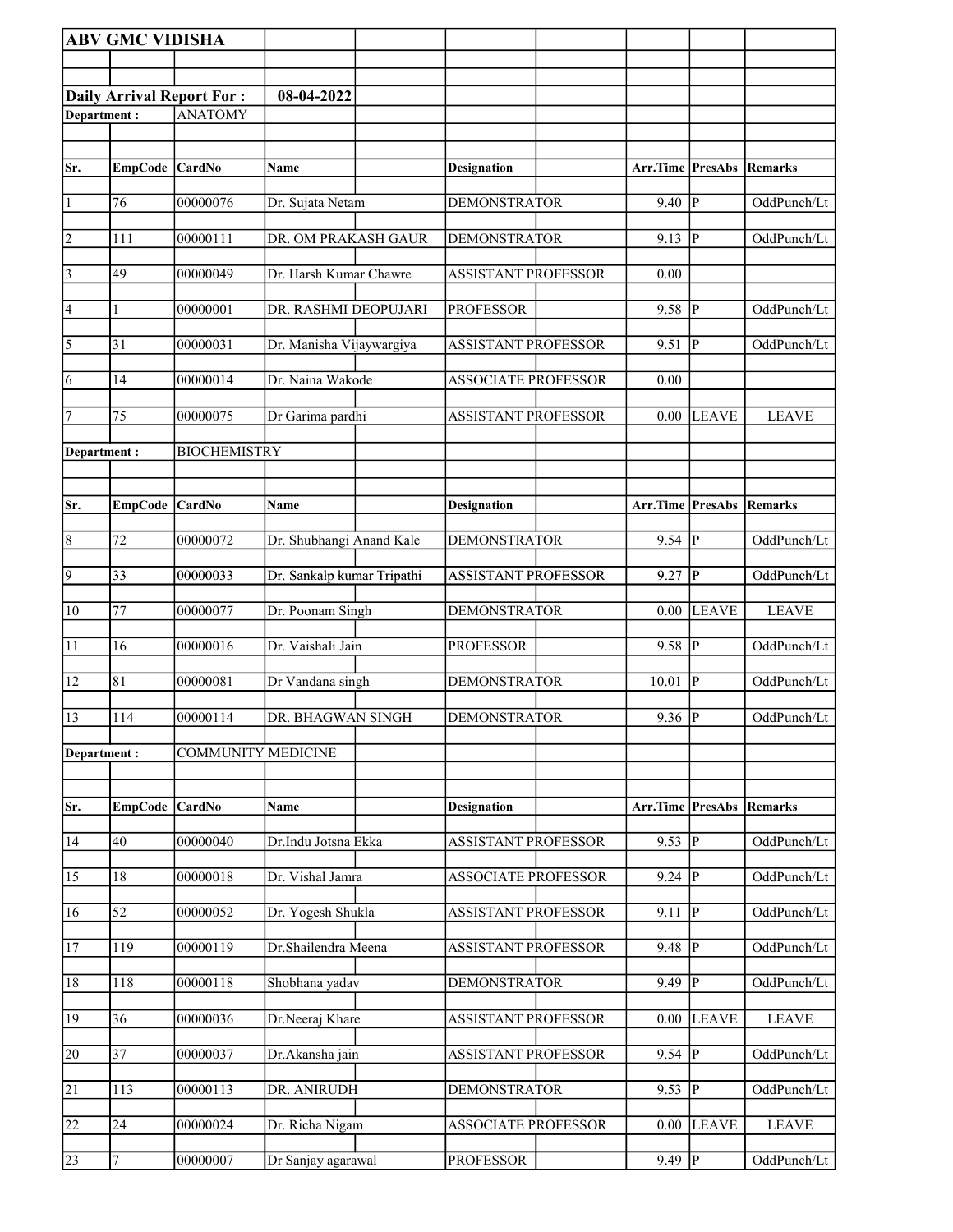| $\overline{24}$ | 82             | 00000082                 | Dr. Ashish Upaddhyay        | <b>DEMONSTRATOR</b>        | 8.49                     | lР                      | OddPunch/Lt  |
|-----------------|----------------|--------------------------|-----------------------------|----------------------------|--------------------------|-------------------------|--------------|
| 25              | 80             | 00000080                 | Dr.Nandini shukla           | <b>DEMONSTRATOR</b>        | 9.57                     | P                       | OddPunch/Lt  |
| Department:     |                | <b>DEAN</b>              |                             |                            |                          |                         |              |
|                 |                |                          |                             |                            |                          |                         |              |
| Sr.             | EmpCode CardNo |                          | Name                        | <b>Designation</b>         | Arr.Time PresAbs         |                         | Remarks      |
| 26              | 97             | 00000097                 | DR. Sunil Nandeshwar        | <b>DEAN</b>                | 0.00                     | <b>OD</b>               | <b>OD</b>    |
| Department:     |                | <b>FORANSIC MEDICINE</b> |                             |                            |                          |                         |              |
|                 |                |                          |                             |                            |                          |                         |              |
| Sr.             | EmpCode        | <b>CardNo</b>            | Name                        | Designation                | <b>Arr.Time PresAbs</b>  |                         | Remarks      |
| 27              | 35             | 00000035                 | Dr. Narendra singh patel    | <b>ASSOCIATE PROFESSOR</b> | $9.56$ $\overline{P}$    |                         | OddPunch/Lt  |
| 28              | 112            | 00000112                 | DR. POOJA TIWARI            | <b>DEMONSTRATOR</b>        | 9.51                     | $\overline{\mathbb{P}}$ | OddPunch/Lt  |
| 29              | 54             | 00000054                 | Dr.Manish Nigam             | <b>PROFESSOR</b>           | 0.00                     | <b>LEAVE</b>            | <b>LEAVE</b> |
| 30              | 85             | 00000085                 | Dr. Sharad Dohare           | <b>DEMONSTRATOR</b>        | 9.55                     | $ {\bf P} $             | OddPunch/Lt  |
| 31              | 126            | 00000126                 | Dr. Vivek kumar Chouksey    | <b>ASSISTANT PROFESSOR</b> | 9.39                     | P                       | OddPunch/Lt  |
| Department:     |                | MICROBIOLOGY             |                             |                            |                          |                         |              |
|                 |                |                          |                             |                            |                          |                         |              |
| Sr.             | EmpCode CardNo |                          | Name                        | <b>Designation</b>         | <b>Arr.Time PresAbs</b>  |                         | Remarks      |
| 32              | 88             | 00000088                 | Dr. Sanjay Singh            | <b>ASSISTANT PROFESSOR</b> | 8.34                     | P                       | OddPunch/Lt  |
| 33              | 4              | 00000004                 | Dr Avinash laghave          | <b>PROFESSOR</b>           | 10.01                    | ∣P                      | OddPunch/Lt  |
| 34              | 125            | 00000125                 | DR.Himanshi Bansal          | <b>ASSISTANT PROFESSOR</b> | 9.28                     | P                       | OddPunch/Lt  |
| 35              | 79             | 00000079                 | Dr.Prashant kumar bhakoriya | <b>DEMONSTRATOR</b>        | 9.55                     | P                       | OddPunch/Lt  |
| 36              | 106            | 00000106                 | Dr.Aarti Jain               | <b>ASSOCIATE PROFESSOR</b> | $9.56$ P                 |                         | OddPunch/Lt  |
| 37              | $110\,$        | 00000110                 | DR, RAGINI DANGI            | <b>DEMONSTRATOR</b>        | $9.46$ P                 |                         | OddPunch/Lt  |
| Department:     |                | PATHOLOGY                |                             |                            |                          |                         |              |
|                 |                |                          |                             |                            |                          |                         |              |
| Sr.             | <b>EmpCode</b> | CardNo                   | Name                        | <b>Designation</b>         | Arr.Time PresAbs         |                         | Remarks      |
| 38              | 128            | 00000128                 | DR.PREETI MANDLOI           | <b>ASSISTANT PROFESSOR</b> | $9.52$ P                 |                         | OddPunch/Lt  |
| 39              | 83             | 00000083                 | Dr.Fuzail Ahmad             | <b>DEMONSTRATOR</b>        | 0.00                     |                         |              |
| 40              | 84             | 00000084                 | Dr. Sunil Nagar             | <b>DEMONSTRATOR</b>        | 0.00                     |                         |              |
| 41              | 78             | 00000078                 | Dr. Rajnikant ahirwar       | <b>DEMONSTRATOR</b>        | 8.54 P                   |                         | OddPunch/Lt  |
| 42              | 17             | 00000017                 | Dr. Tina Rai                | <b>ASSOCIATE PROFESSOR</b> | $10.05$ $ \overline{P} $ |                         | OddPunch/Lt  |
| 43              | 48             | 00000048                 | Dr.Pratibha Meena           | <b>ASSISTANT PROFESSOR</b> | 10.01                    | P                       | OddPunch/Lt  |
| 44              | 6              | 00000006                 | Dr Gopal krishna sawke      | <b>PROFESSOR</b>           | 10.20                    | P                       | OddPunch/Lt  |
| 45              | 51             | 00000051                 | Dr. Lal Pranay singh        | ASSISTANT PROFESSOR        | $9.29$ P                 |                         | OddPunch/Lt  |
|                 |                |                          |                             |                            |                          |                         |              |